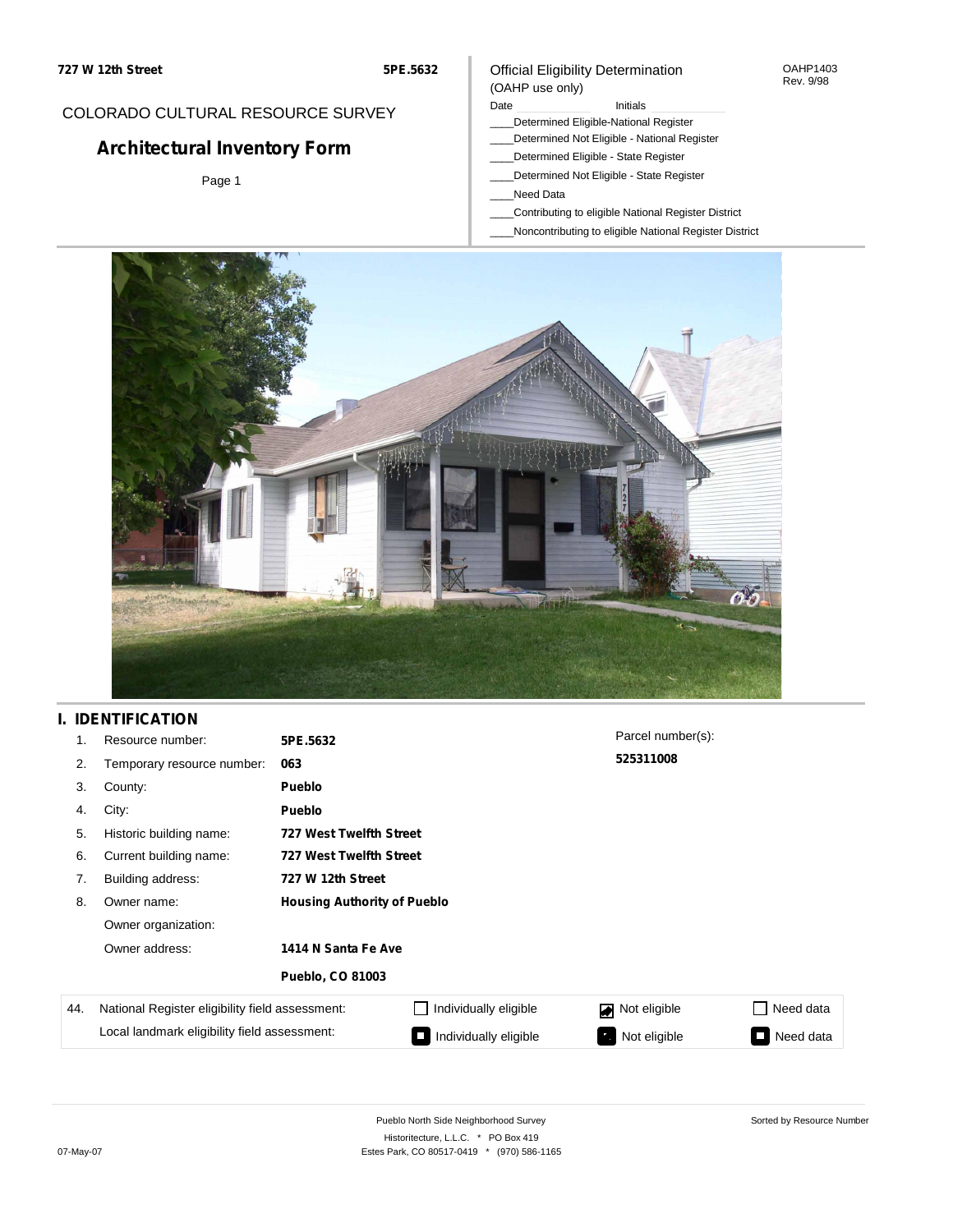Sorted by Resource Number

### **Architectural Inventory Form**

Page 2

#### **II. GEOGRAPHIC INFORMATION**

| 9.  | P.M.<br>6th             |              | Township:                            |       | <b>20S</b> |    |           | Range:    | 65W               |         |
|-----|-------------------------|--------------|--------------------------------------|-------|------------|----|-----------|-----------|-------------------|---------|
|     | NE<br>1/4               | of <b>SE</b> | 1/4                                  | of NE | 1/4        | of | <b>SW</b> | 1/4       | of Section        | 25      |
|     | 10. UTM reference zone: |              | 13                                   |       |            |    |           |           |                   |         |
|     | Easting:                |              | 533497                               |       |            |    |           | Northing: |                   | 4236544 |
| 11. | USGS quad name:         |              | <b>Northeast Pueblo</b>              |       |            |    |           | Scale:    |                   | 7.5     |
|     | Year:                   |              | 1961 (Photorevised 1970 and<br>1974) |       |            |    |           |           |                   |         |
| 12. | $Lot(s)$ :              |              | Lot 7; Block 2                       |       |            |    |           |           |                   |         |
|     | Addition:               |              | <b>Craig's Addition</b>              |       |            |    |           |           | Year of addition: | 1871    |

13. Boundary description and justification:

The parcel, as described above, contains but does not exceed the land historically associated with this property.

Metes and bounds exist:

 $\Box$ 

### **III. ARCHITECTURAL DESCRIPTION**

| 14. | Building plan (footprint, shape):    | <b>Rectangular Plan</b>              |                       |
|-----|--------------------------------------|--------------------------------------|-----------------------|
|     | Other building plan descriptions:    |                                      |                       |
| 15. | Dimensions in feet (length x width): | 980 square feet                      |                       |
| 16. | Number of stories:                   | 1                                    |                       |
| 17. | Primary external wall material(s):   | Wood/Weatherboard                    | Other wall materials: |
|     |                                      |                                      |                       |
| 18. | Roof configuration:                  | <b>Gabled Roof/Front Gabled Roof</b> |                       |
|     | Other roof configurations:           |                                      |                       |
| 19. | Primary external roof material:      | <b>Asphalt Roof/Composition Roof</b> |                       |
|     | Other roof materials:                |                                      |                       |
| 20. | Special features:                    | Fence                                |                       |
|     |                                      | <b>Porch</b>                         |                       |

#### 21. General architectural description:

Oriented to the south, this house rests on a concrete foundation. A front-gabbled bay, cantilevered over the foundation, **protrudes from the center of the west elevation. Blue-painted, horizontal, wooden-composition weatherboard, with 1-by-4-inch cornerboards, clads the exterior walls. Windows are 1-beside-1-light, sliding-sash, with brown aluminum frames. Dark-blue,** vinyl, louvered shutters flank most windows. A front-gabled porch protrudes from the west half of the front (south) façade. It has a concrete floor and simple, blue-painted, square wood supports. Beneath the porch roof is a white, 6-panel, metal door, opening behind a brown, aluminum-frame storm door. A plate-glass sliding door, with a brown, aluminum-frame, opens on the south end of the east elevation. Approaching it is a single, concrete stoop. Gray asphalt shingles cover the front-gabled main **and porch roofs. Blue-painted wood fascia and soffit box the eaves.**

#### 22. Architectural style:

**No Style**

Other architectural styles:

Building type:

23. Landscape or special setting features: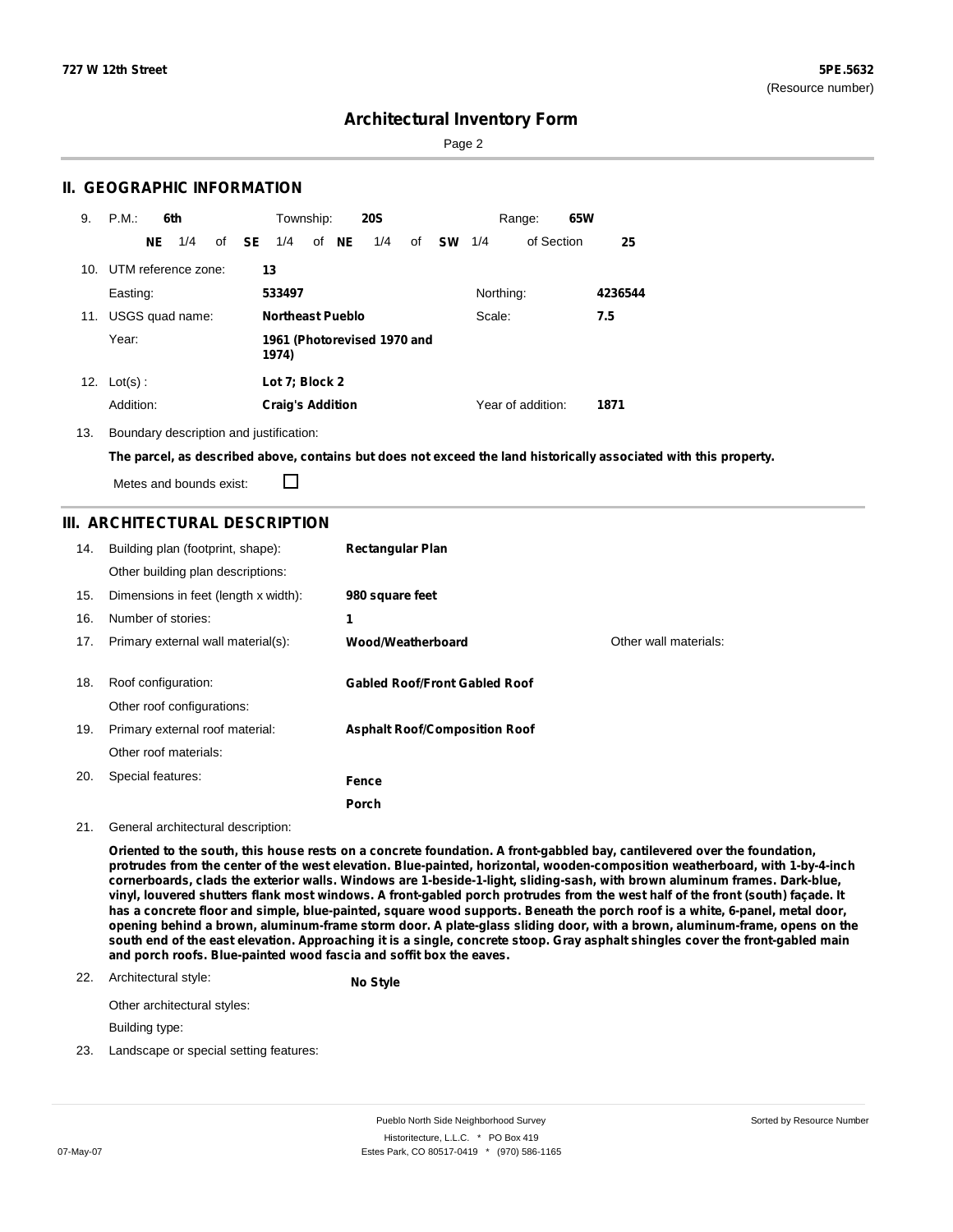Page 3

This property is located on terrain sloping downward from north to south, with an elevation of around 4,700 feet above mean sea level. The neighborhood features modest, one- and two-story houses. This property is situated on the northeast corner of West 12th and Craig streets. A grass-covered strip separates the sidewalk from the Street. Surrounding the house is a planted**grass yard, with mature landscaping. Encircling the backyard is a chain-link fence.**

- 24. Associated buildings, features or objects:
	- 1 : Type: **Shed**

```
Describe: A kit-built or modular shed is located on the northeast corner of the lot. Oriented to the south,
      the building rests on a concrete pad. The walls consist of blue-painted, particleboard sheets,
      with white, 1-by-4-inch cornerboards. Dominating the front (south) elevation is a particleboard
      door, with star-shaped bracing, opening on metal strap hinges. Gray asphalt shingles cover
      the front-gambreled roof.
```
### **IV. ARCHITECTURAL HISTORY**

| 25. | Date of Construction:  | Estimate:                          | Actual: | 1992                                                                        |
|-----|------------------------|------------------------------------|---------|-----------------------------------------------------------------------------|
|     | Source of Information: |                                    |         | Pueblo County Office of Tax Assessor. Property information card [internet]. |
| 26. | Architect:             | unknown                            |         |                                                                             |
|     | Source of information: |                                    |         |                                                                             |
| 27. | Builder:               | unknown                            |         |                                                                             |
|     | Source of information: |                                    |         |                                                                             |
| 28. | Original Owner:        | <b>Housing Authority of Pueblo</b> |         |                                                                             |
|     | Source of information: |                                    |         | Pueblo County Office of Tax Assessor. Property information card [internet]. |
| 29. | Construction history:  |                                    |         |                                                                             |

According to Pueblo County tax records, this building was constructed in 1992. An analysis of the form, style, and materials corroborates this date. It entirely replaced a house dating to 1900. There have been no notable alterations to the current house **since its construction.**

30. Location: **original** Date of move(s):

#### **V. HISTORICAL ASSOCIATIONS**

| 31. Original use(s):     | <b>Single Dwelling</b> |
|--------------------------|------------------------|
| 32. Intermediate use(s): | <b>Single Dwelling</b> |
| 33. Current use(s):      | <b>Single Dwelling</b> |
| 34. Site type(s):        | <b>Residence</b>       |

35. Historical background:

The Housing Authority of Pueblo constructed this house in 1992 on the site of a dwelling dating to 1900. The housing authority **continues to operate this property as a low-income rental unit.**

Sources of information: 36.

**Pueblo County Office of Tax Assessor. Property information card [internet].**

**Pueblo City Directory. Pueblo, Co.; Salt Lake City; Kansas City, Mo.; and others: R.L. Polk & Co, consulted 1886 through 2003.**

**Sanborn Fire Insurance Maps (for Pueblo, Colorado). New York: Sanborn Map and Publishing Co., 1883, 1886, 1889, 1893, 1904-05, 1904-51, and 1904-52.**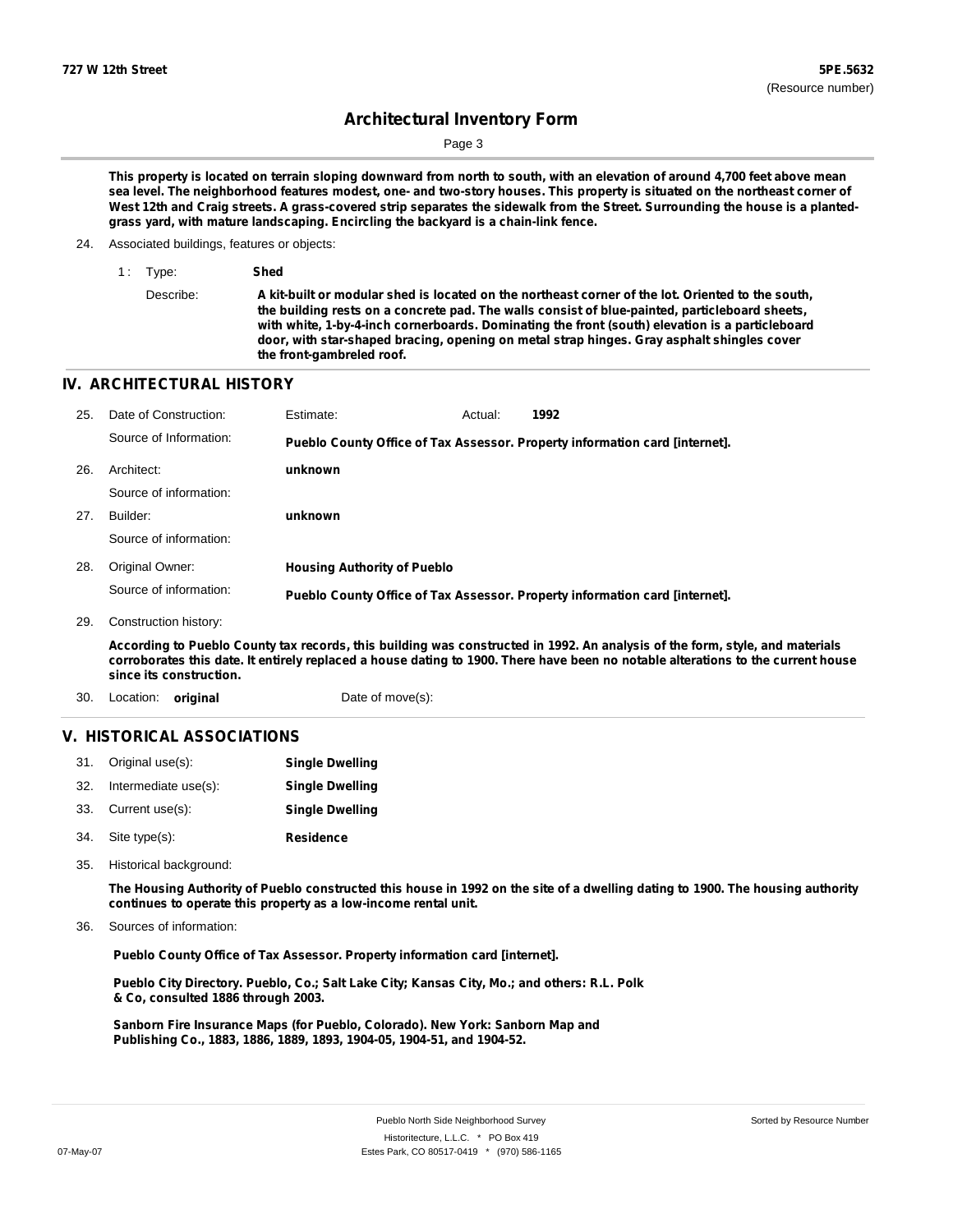Sorted by Resource Number

## **Architectural Inventory Form**

Page 4

|                                                                                                                                                                                                                                                                           | <b>VI. SIGNIFICANCE</b>                                                                                                                                                                                                           |  |  |  |                                                                                                                                                                                               |  |
|---------------------------------------------------------------------------------------------------------------------------------------------------------------------------------------------------------------------------------------------------------------------------|-----------------------------------------------------------------------------------------------------------------------------------------------------------------------------------------------------------------------------------|--|--|--|-----------------------------------------------------------------------------------------------------------------------------------------------------------------------------------------------|--|
| 37.                                                                                                                                                                                                                                                                       | Local landmark designation:<br>Yes $\Box$<br>No<br>и,                                                                                                                                                                             |  |  |  |                                                                                                                                                                                               |  |
| Designation authority:                                                                                                                                                                                                                                                    |                                                                                                                                                                                                                                   |  |  |  |                                                                                                                                                                                               |  |
|                                                                                                                                                                                                                                                                           | Date of designation:                                                                                                                                                                                                              |  |  |  |                                                                                                                                                                                               |  |
| 38.                                                                                                                                                                                                                                                                       | Applicable National Register criteria:                                                                                                                                                                                            |  |  |  |                                                                                                                                                                                               |  |
|                                                                                                                                                                                                                                                                           |                                                                                                                                                                                                                                   |  |  |  |                                                                                                                                                                                               |  |
| A. Associated with events that have made a significant contribution to the broad pattern of our history.<br>B. Associated with the lives of persons significant in our past.<br>L                                                                                         |                                                                                                                                                                                                                                   |  |  |  |                                                                                                                                                                                               |  |
|                                                                                                                                                                                                                                                                           | C. Embodies the distinctive characteristics of a type, period, or method of construction, or represents the work<br>of a master, or that possess high artistic values, or represents a significant and distinguished entity whose |  |  |  |                                                                                                                                                                                               |  |
|                                                                                                                                                                                                                                                                           | components may lack individual distinction.<br>D. Has yielded, or may be likely to yield, information important in history or prehistory.                                                                                         |  |  |  |                                                                                                                                                                                               |  |
|                                                                                                                                                                                                                                                                           | Qualifies under Criteria Considerations A through G (see manual).<br>ΙI                                                                                                                                                           |  |  |  |                                                                                                                                                                                               |  |
|                                                                                                                                                                                                                                                                           | Does not meet any of the above National Register criteria.<br>▰                                                                                                                                                                   |  |  |  |                                                                                                                                                                                               |  |
|                                                                                                                                                                                                                                                                           | <b>Pueblo Standards for Designation:</b>                                                                                                                                                                                          |  |  |  |                                                                                                                                                                                               |  |
|                                                                                                                                                                                                                                                                           | <u>1a. History</u>                                                                                                                                                                                                                |  |  |  |                                                                                                                                                                                               |  |
|                                                                                                                                                                                                                                                                           | Have direct association with the historical development of the city, state, or nation; or<br>У,                                                                                                                                   |  |  |  |                                                                                                                                                                                               |  |
| 1b. History<br>Be the site of a significant historic event; or<br>$\mathcal{L}_{\mathcal{A}}$                                                                                                                                                                             |                                                                                                                                                                                                                                   |  |  |  |                                                                                                                                                                                               |  |
|                                                                                                                                                                                                                                                                           | 1c. History<br>Have direct and substantial association with a person or group of persons who had influence on society.                                                                                                            |  |  |  |                                                                                                                                                                                               |  |
|                                                                                                                                                                                                                                                                           | $\mathcal{L}_{\mathcal{A}}$                                                                                                                                                                                                       |  |  |  |                                                                                                                                                                                               |  |
| 2a. Architecture<br>Embody distinguishing characteristics of an architectural style or type; or<br>$\mathcal{L}_{\mathcal{A}}$<br>2b. Architecture<br>Be a significant example of the work of a recognized architect or master builder, or<br>$\mathcal{L}_{\mathcal{A}}$ |                                                                                                                                                                                                                                   |  |  |  |                                                                                                                                                                                               |  |
|                                                                                                                                                                                                                                                                           |                                                                                                                                                                                                                                   |  |  |  | <b>2c. Architecture</b>                                                                                                                                                                       |  |
|                                                                                                                                                                                                                                                                           |                                                                                                                                                                                                                                   |  |  |  | Contain elements of architectural design, engineering, materials, craftsmanship, or artistic merit which represent a<br>$\mathcal{L}_{\mathcal{A}}$<br>significant or influential innovation; |  |
|                                                                                                                                                                                                                                                                           | 2d. Architecture                                                                                                                                                                                                                  |  |  |  |                                                                                                                                                                                               |  |
|                                                                                                                                                                                                                                                                           | Portray the environment of a group of people or physical development of an area of the city in an era of history<br>$\Box$<br>characterized by a distinctive architectural style.                                                 |  |  |  |                                                                                                                                                                                               |  |
|                                                                                                                                                                                                                                                                           | 3a. Geography                                                                                                                                                                                                                     |  |  |  |                                                                                                                                                                                               |  |
|                                                                                                                                                                                                                                                                           | Have a prominent location or be an established, familiar, and orienting visual feature of the contemporary city, or<br>П                                                                                                          |  |  |  |                                                                                                                                                                                               |  |
|                                                                                                                                                                                                                                                                           | 3b. Geography<br>Promote understanding and appreciation of Pueblo's environment by means of distinctive physical characteristics<br>$\sim$<br>or rarity; or                                                                       |  |  |  |                                                                                                                                                                                               |  |
|                                                                                                                                                                                                                                                                           | 3c. Geography                                                                                                                                                                                                                     |  |  |  |                                                                                                                                                                                               |  |
|                                                                                                                                                                                                                                                                           | Make a special contribution to Pueblo's distinctive character.<br>$\mathcal{L}_{\mathcal{A}}$                                                                                                                                     |  |  |  |                                                                                                                                                                                               |  |
|                                                                                                                                                                                                                                                                           | Not Applicable                                                                                                                                                                                                                    |  |  |  |                                                                                                                                                                                               |  |
|                                                                                                                                                                                                                                                                           | Does not meet any of the above Pueblo landmark criteria.<br>$\overline{\phantom{a}}$                                                                                                                                              |  |  |  |                                                                                                                                                                                               |  |
| 39.                                                                                                                                                                                                                                                                       | Area(s) of Significance:<br><b>Not Applicable</b>                                                                                                                                                                                 |  |  |  |                                                                                                                                                                                               |  |
| 40.                                                                                                                                                                                                                                                                       | Period of Significance:<br>n/a                                                                                                                                                                                                    |  |  |  |                                                                                                                                                                                               |  |
| 41.                                                                                                                                                                                                                                                                       | National:<br>State<br>Level of significance:<br>Local<br>O<br>$\sim$<br>п                                                                                                                                                         |  |  |  |                                                                                                                                                                                               |  |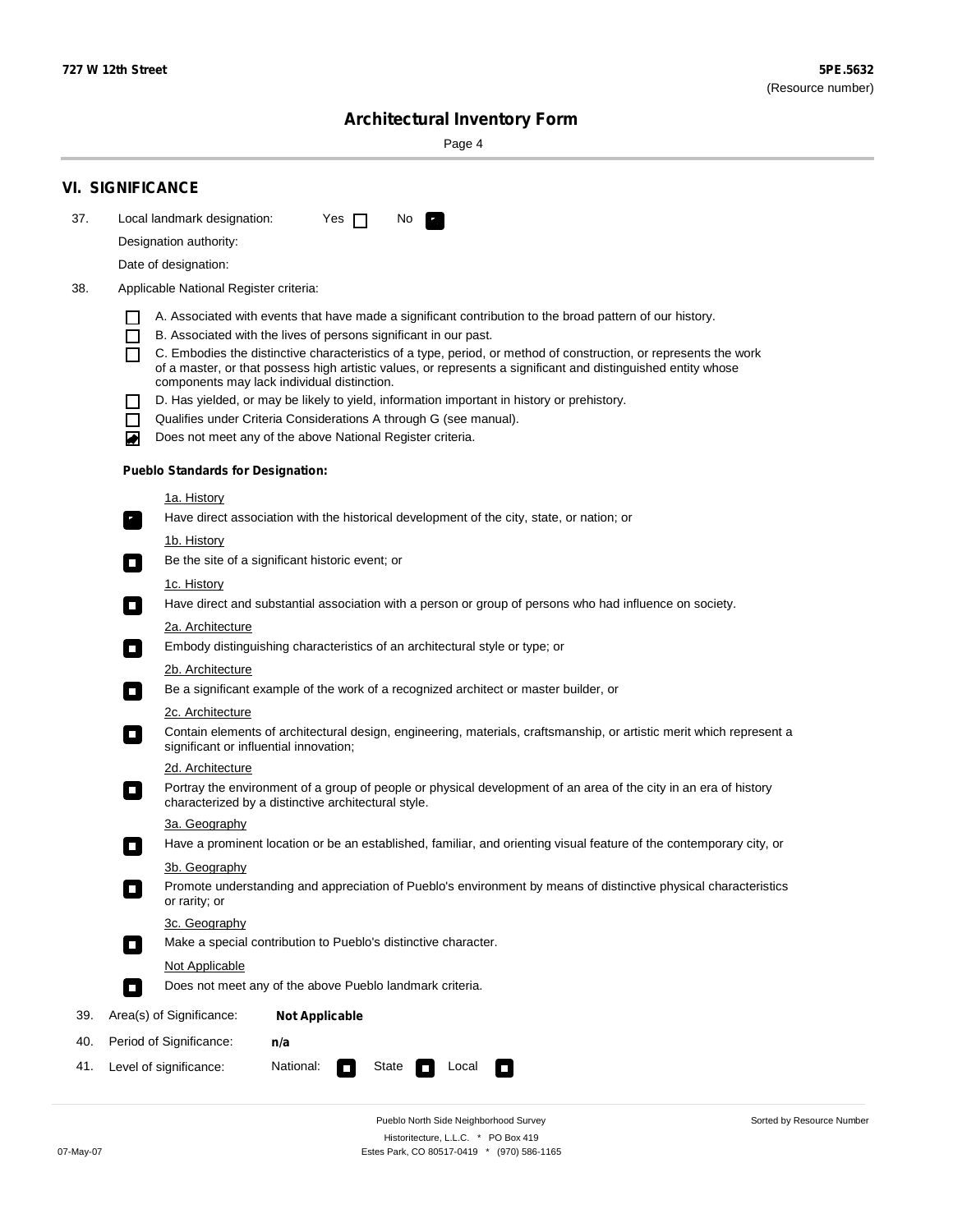Page 5

#### 42. Statement of significance:

Because this property is less than 50 years old and does not meet any of criteria considerations A through G, it is ineligible for listing in the National Register of Historic Places. Moreover, the architectural and historical significance are not to the extent that the property would qualify for individual listing in the Colorado State Register of Historic Properties or as a City of Pueblo landmark. Given its age, the property should not be considered a contributing resource within any potential historic **district.**

43. Assessment of historic physical integrity related to significance:

Constructed in 1992, this house exhibits a high level of physical integrity relative to the seven aspects of integrity as defined by the National Park Service and the Colorado Historical Society: location, setting, design, materials, workmanship, feeling, and association. It has not been notably altered since its construction. The building retains sufficient physical integrity to **convey its significance.**

#### **VII. NATIONAL REGISTER ELIGIBILITY ASSESSMENT Individually eligible Not eligible** Not eligible **Need data** 44. National Register eligibility field assessment: Local landmark eligibility field assessment: **I** Individually eligible **Not** Extract Not eligible **Need data** 45. Is there National Register district potential? Yes ◚ No П **Pueblo's North Side Neighborhood represents the evolution of the city's professional middle and upper** Discuss: **classes. Its diversity of architectural styles and forms directly represents the city's changing economic and cultural climates. As well, the neighborhood is distinctive because it appears to have evolved independently of the area's dominant industry, steel manufacturing.** If there is National Register district potential, is this building contributing: Yes No  $N/A$ П 46. If the building is in existing National Register district, is it contributing: Yes No  $\blacksquare$  N/A

#### **VIII. RECORDING INFORMATION**

| 47. | Photograph numbers): | <b>CD-ROM Photo Disc: North Side Photos</b><br>File Name(s): 12thstw727                                                |
|-----|----------------------|------------------------------------------------------------------------------------------------------------------------|
|     | Negatives filed at:  | <b>Special Collections</b><br>Robert Hoag Rawlings Public Library<br>100 East Abriendo Avenue<br>Pueblo, CO 81004-4290 |
| 48. | Report title:        | <b>Pueblo North Side Neighborhood Survey</b>                                                                           |
| 49. | $Date(s)$ :          | 06/20/05                                                                                                               |
| 50. | Recorder(s):         | <b>Adam Thomas</b>                                                                                                     |
| 51. | Organization:        | Historitecture, L.L.C.                                                                                                 |
| 52. | Address:             | <b>PO Box 419</b>                                                                                                      |
|     |                      | Estes Park, CO 80517-0419                                                                                              |
| 53. | Phone number(s):     | (970) 586-1165                                                                                                         |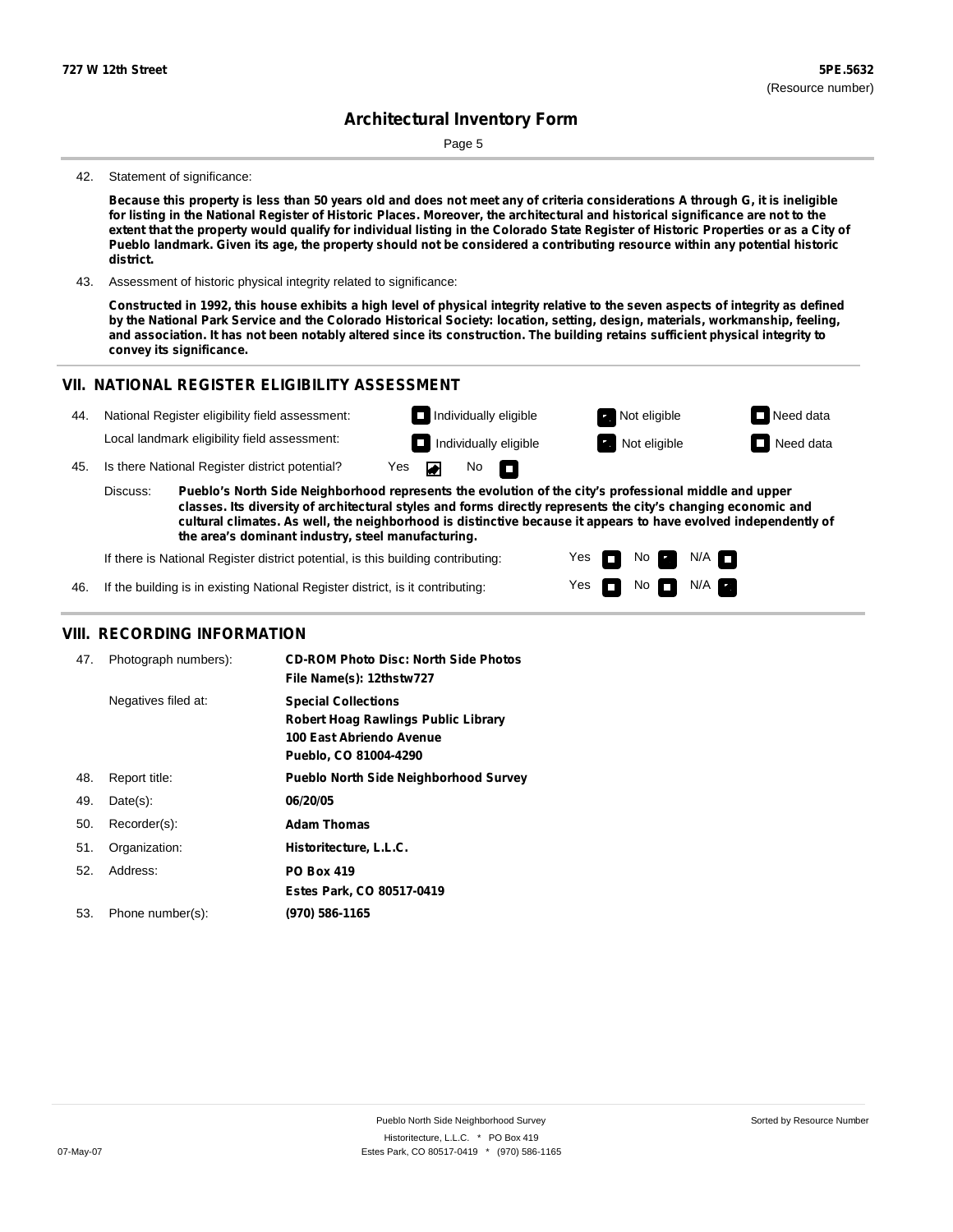Page 6